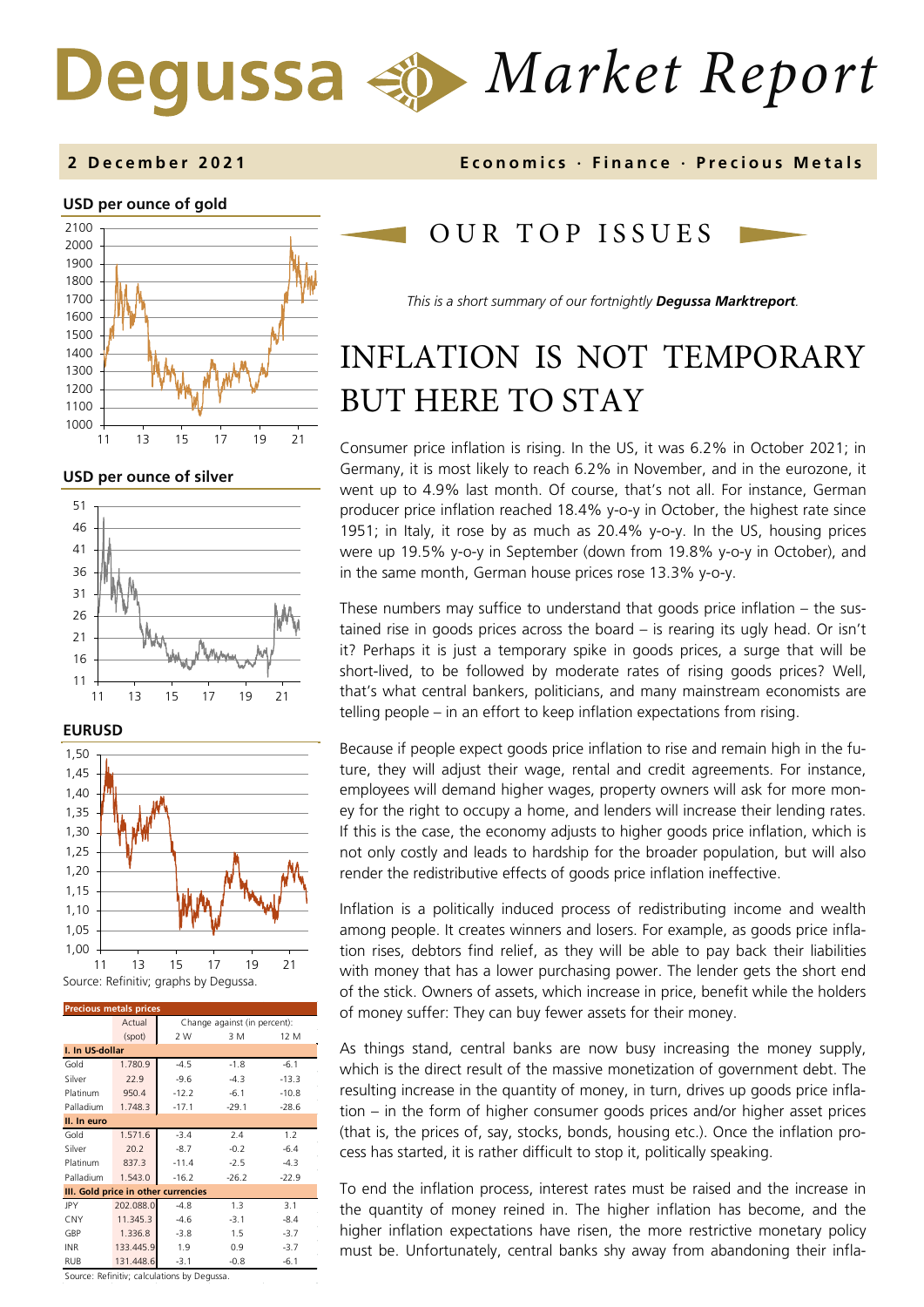



tionary policy course, fearing that stepping on the brakes would plunge economies into recession and crash financial markets.

Meanwhile, the US Federal Reserve (Fed) Chairman Jerome Powell suggested that policymakers discuss accelerating the current "tapering timetable" of monthly bond purchases in December, which would open the door for earlier interest rate hikes. Clearly, there is no desire to change the course immediately. What seems to be intended is that people expect the Fed to do something about the inflation at some point in the more or less far future and that this will suffice to keep them sitting still.

So far, it seems to be working, as central banks are getting away with it. There is no upheaval among the population and loud complaints about higher goods price inflation. And while the money supply continues to expand at elevated rates, goods price inflation will likely remain high in the years to come, and people will probably get used to it – as they have become used to extremely low interest rates. This outlook seems to make sense in light of Mr Powell saying, "it's probably a good time to retire" the word "transitory".

Of course, the victim of an ongoing inflationary monetary policy, of a monetary policy allowing for higher goods price inflation, will be the purchasing power of money. Especially since the nominal market interest rates will be kept low by central banks so that the real, i.e. inflation-adjusted, interest rate will remain in negative territory. In such a regime of financial repression, physical gold and silver are viable options to escape the "inflation tax" on money.

The exchange value of these precious metals cannot be debased by monetary policy. They also do not carry a default or counterparty risk. Especially for longterm oriented investors, holding physical gold and silver as part of their liquid portfolio should be particularly worthwhile, as in the coming years, especially when purchased at current prices – which we consider to be relatively cheap, appearing to promise a substantial upwards potential –, they can be expected to be both risk-reducing and return-enhancing.

\*\*\*

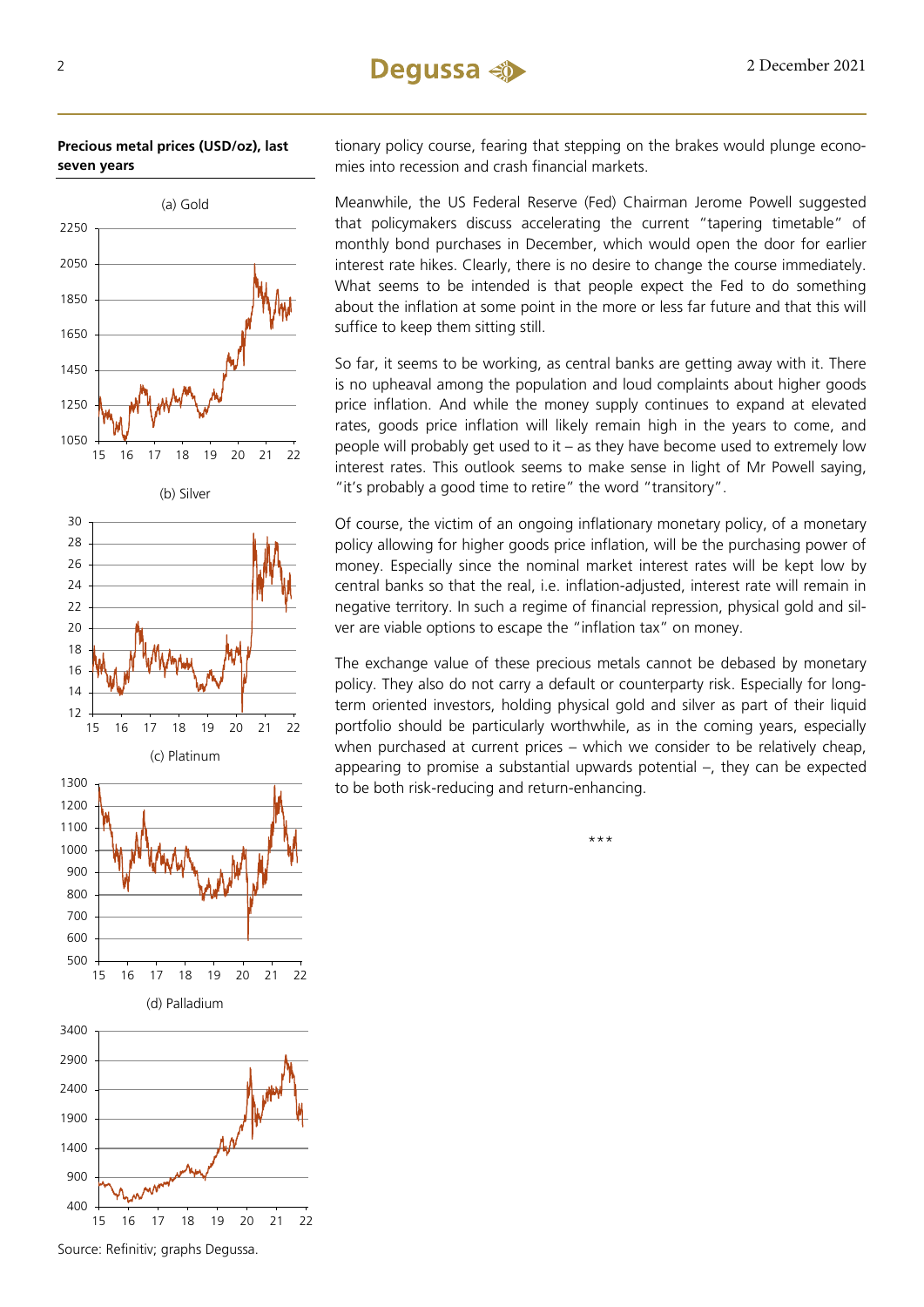## PRECIOUS METALS PRICES

**In US-Dollar per ounce**

|                                            |                                  | Gold<br>Platinum<br><b>Silver</b> |                              | Palladium            |                 |                    |                   |                     |  |
|--------------------------------------------|----------------------------------|-----------------------------------|------------------------------|----------------------|-----------------|--------------------|-------------------|---------------------|--|
| I. Actual                                  | 1779.0                           |                                   | 22.8                         |                      | 947.6           |                    | 1744.8            |                     |  |
| II. Gliding averages                       |                                  |                                   |                              |                      |                 |                    |                   |                     |  |
| 10 days                                    |                                  | 1812.9                            | 23.9                         |                      | 1004.2          |                    | 1948.0            |                     |  |
| 20 days                                    |                                  | 1822.0                            | 24.2                         |                      | 1033.9          |                    | 2003.6            |                     |  |
| 50 days                                    |                                  | 1791.8                            |                              | 23.6                 |                 | 1019.8             |                   | 1998.3              |  |
| 100 days                                   |                                  | 1792.8                            |                              | 23.9                 |                 | 1018.3             |                   | 2234.8              |  |
| 200 days                                   | 1791.6                           |                                   | 25.2                         |                      | 1096.5          |                    | 2470.8            |                     |  |
|                                            |                                  |                                   |                              |                      |                 |                    |                   |                     |  |
| III. Estimates for end 2021                | 2448                             |                                   | 47                           |                      | 1272            |                    | 2710              |                     |  |
| (1)                                        | 38                               |                                   | 107                          |                      | 34              |                    | 55                |                     |  |
| <b>Band width</b><br>(1)                   | Low<br>1750<br>$\textnormal{-}2$ | High<br>2684<br>51                | Low<br>23.0<br>$\mathcal{I}$ | High<br>55.1<br>142  | Low<br>950<br>0 | High<br>1472<br>55 | Low<br>2280<br>31 | High<br>2910<br>67  |  |
| V. Annual averages<br>2018<br>2019<br>2020 |                                  | 1253<br>1268<br>1382              |                              | 17.1<br>15.8<br>16.1 | 947<br>862      | 880                |                   | 857<br>1019<br>1511 |  |

#### **In Euro per ounce**

|                                            |                     | Gold<br><b>Silver</b><br>Platinum |                          |                     | Palladium          |                    |                   |                    |
|--------------------------------------------|---------------------|-----------------------------------|--------------------------|---------------------|--------------------|--------------------|-------------------|--------------------|
| I. Actual                                  | 1570.3              |                                   | 20.1                     |                     | 836.5              |                    | 1540.1            |                    |
| II. Gliding averages                       |                     |                                   |                          |                     |                    |                    |                   |                    |
| 10 days                                    | 1608.1              |                                   | 21.2                     |                     | 890.7              |                    | 1727.8            |                    |
| 20 days                                    | 1599.9              |                                   | 21.2                     |                     | 907.6              |                    | 1758.8            |                    |
| 50 days                                    | 1554.8              |                                   | 20.5                     |                     | 884.8              |                    | 1733.7            |                    |
| 100 days                                   | 1538.1              |                                   | 20.5                     |                     | 873.6              |                    | 1914.7            |                    |
| 200 days                                   | 1514.7              |                                   | 21.3                     |                     | 926.1              |                    | 2084.8            |                    |
| III. Estimates for end 2021<br>(1)         | 2044<br>30          |                                   | 39<br>95                 |                     | 1062<br>27         |                    | 2263<br>47        |                    |
| <b>Band width</b><br>(1)                   | Low<br>1470<br>$-6$ | High<br>2260<br>44                | $_{Low}$<br>19.0<br>$-6$ | High<br>46.6<br>131 | Low<br>800<br>$-4$ | High<br>1240<br>48 | Low<br>1920<br>25 | High<br>2450<br>59 |
| V. Annual averages<br>2018<br>2019<br>2020 |                     | 1116<br>1072<br>1235              |                          | 15<br>13<br>14      |                    | 844<br>743<br>770  | 863               | 760<br>1350        |

Source: Refinitiv; calculations and estimates Degussa. Numbers are rounded.

 $(1)$  On the basis of actual prices.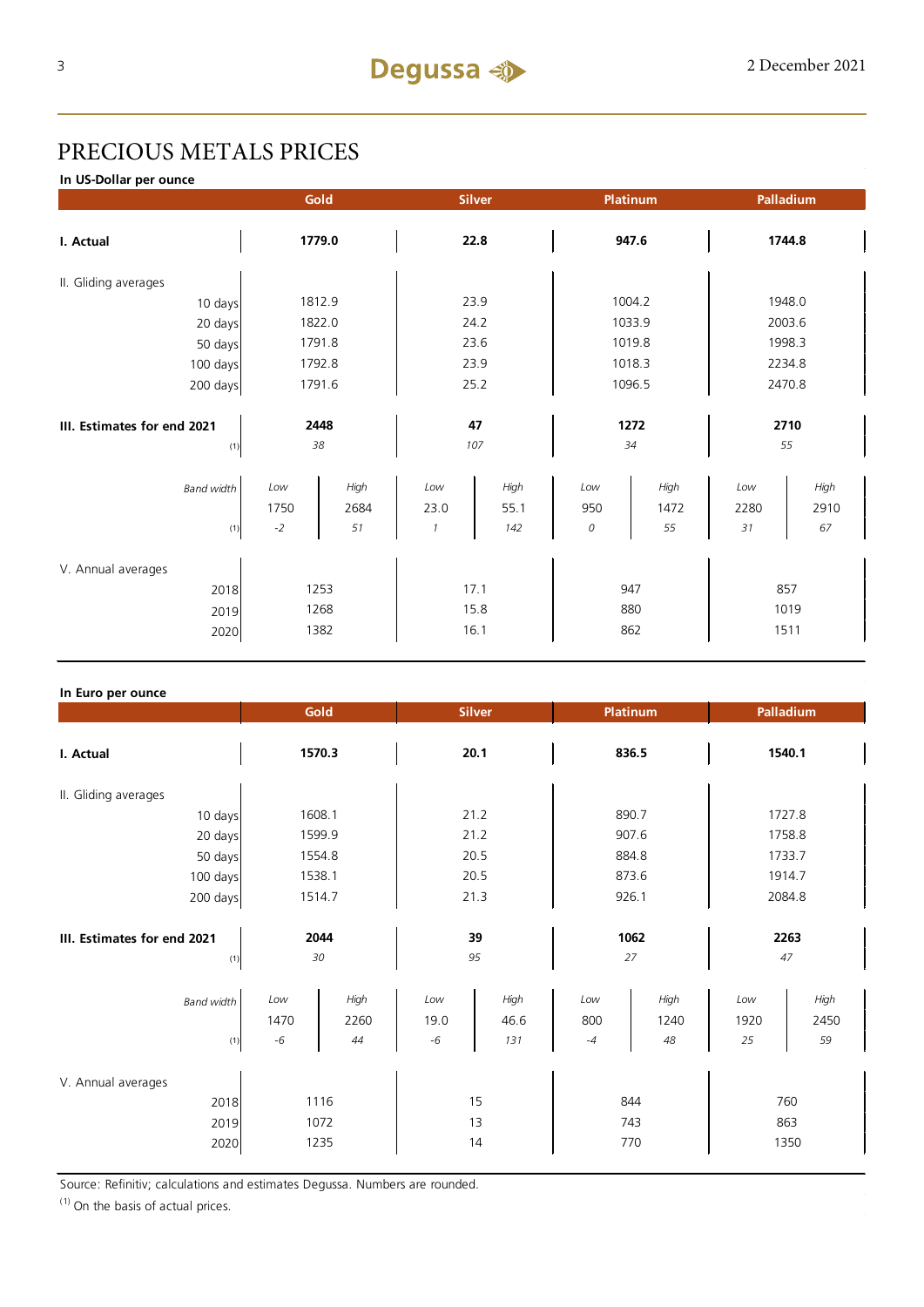## BITCOIN, PERFORMANCE OF VARIOUS ASSET CLASSES

#### **Bitcoin in US dollars**



Source: Refinitiv; graph by Degussa.

#### **Performance of stocks, commodities, FX and bonds**

(a) In national currencies (b) In euro





Source: Refinitiv; calculations by Degussa.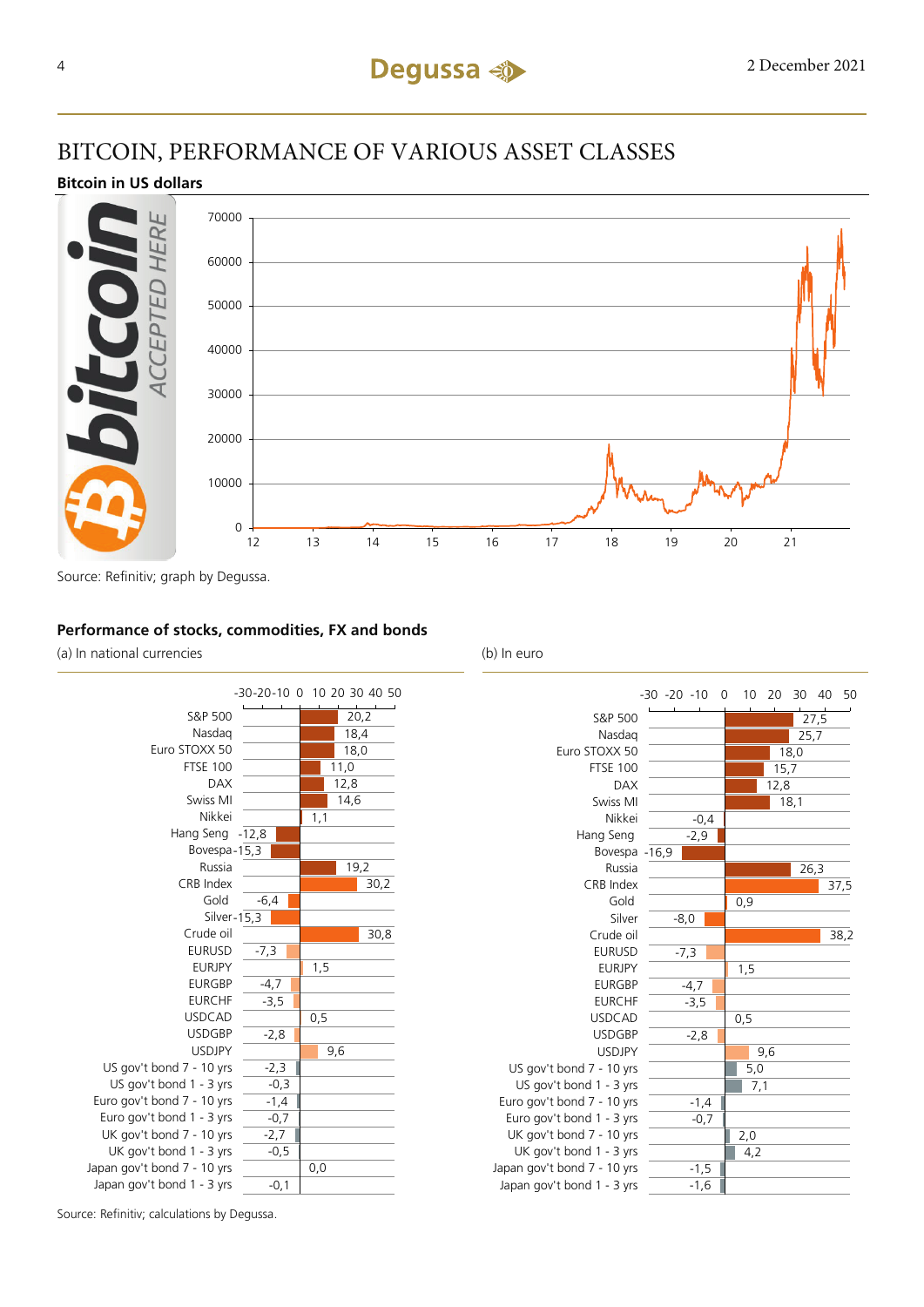## Issue Content 2 December 2021 Inflation Is Not Temporary But Here To Stay 18 November 2021 The Case Against Gold And Silver. Revisited 4 November 2021 Stagflation Is Rearing Its Ugly Head 21 October 2021 At A Crossroads. It Is Time For Gold And Silver 7 October 2021 Here Comes The Inflation Beast 23 September 2021 Evergrande: China's Potential 'Lehman moment'? 8 September 2021 It All Depends On The Fed's 'Safety Net' 26 August 2021 Our Money Gets Thrown Under The Bus 12 August 2021 The Crime of 1971 29 July 2021 Gold And The Market Fear That Is Not 15 July 2021 Gold and the Monetary Policy Empire of Deception 1 July 2021 Investors believing the impossible, making the price of gold falter 17 June 2021 Gold Against Neglected Risks 2 June 2021 Gold And Inflation 20 May 2021 The Price Correction In The Crypto Space Is Not The End ... 6 May 2021 The Dark Side of the Yield Curve Control Policy 22 April 2021 Bitcoin and the Golden Opportunity 8 April 2021 On Precious Metal 2021 Price Forecasts 25 March 2021 Money Matters For Gold And Silver Prices 11 March 2021 Interest Rates are to the Price of Gold What Gravity is to the Apple 25 February 2021 The Dangers Of Digital Central Bank Money 11 February 2021 Gold Is Not In Bubble Territory 28 January 2021 It Is High Time To Buy Gold And Silver 14 January 2021 The Great Gold And Silver Bull Market Is On 17 December 2020 Gold Against US-Dollar Risk. A Value Proposition 3 December 2020 Keep Your Cool – And Physical Gold And Silver 19 November 2020 It is Going to be Wild. Hold on to Physical Gold 5 November 2020 For In Fire Gold Is Tested 22 October 2020 The Policy of Inflating Everything, Not Only The Price Of Gold 8 October 2020 President Trump Is Good For Gold, Or Isn't He? 24 September 2020 Get Physical With Gold 10 September 2020 The Inflation Threat And The Case For Gold 27 August 2020 We Need Sound Money To Regain and Defend Our Liberties 13 August 2020 Gold And Silver Prices Are Set To Trend Even Higher 30 July 2020 The Big Short In Official Currencies 16 July 2020 "World Gold Price" Hits A New Record 2 July 2020 Some Things You Need To Know About Money 4 June 2020 Gold in Times of Economic Crisis and Social Revolution 20 May 2020 First the Money Supply Shock, Then the Inflation Shock The Degussa Marktreport (German) and the Degussa Market Report (English) are available at:

#### **Articles in earlier issues of the** *Degussa Market Report*

**www.degussa-goldhandel.de/de/marktreport.aspx**.